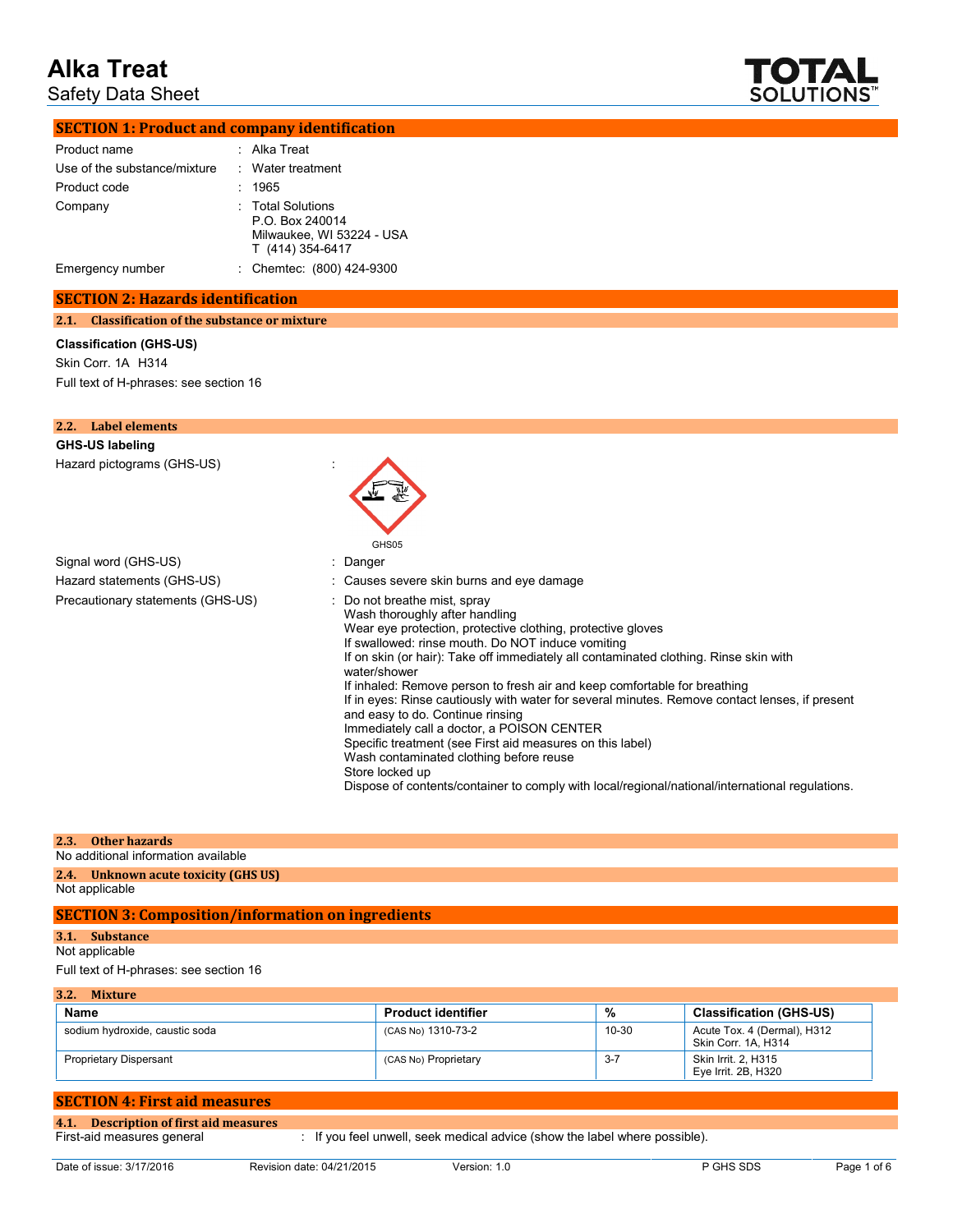

| <b>Alka Treat</b>                                                                                            | <b>TOTAL</b>                                                                                                                                                                                                                                                                                                 |
|--------------------------------------------------------------------------------------------------------------|--------------------------------------------------------------------------------------------------------------------------------------------------------------------------------------------------------------------------------------------------------------------------------------------------------------|
| <b>Safety Data Sheet</b>                                                                                     | <b>SOLUTIONS</b>                                                                                                                                                                                                                                                                                             |
| First-aid measures after inhalation                                                                          | : Remove victim to fresh air and keep at rest in a position comfortable for breathing. Get medical<br>advice/attention if you feel unwell.                                                                                                                                                                   |
| First-aid measures after skin contact                                                                        | : Take off immediately all contaminated clothing and wash it before reuse. Rinse skin with<br>water/shower. If skin irritation occurs: Get medical advice/attention.                                                                                                                                         |
| First-aid measures after eye contact                                                                         | : Rinse cautiously with water for several minutes. Remove contact lenses, if present and easy to do.<br>Continue rinsing. Immediately call a poison center or doctor/physician.                                                                                                                              |
| First-aid measures after ingestion                                                                           | Rinse mouth. Do NOT induce vomiting. Get medical advice/attention if you feel unwell.<br>÷.                                                                                                                                                                                                                  |
| 4.2.<br>Most important symptoms and effects, both acute and delayed                                          |                                                                                                                                                                                                                                                                                                              |
| Symptoms/injuries                                                                                            | : Causes severe skin burns and eye damage.                                                                                                                                                                                                                                                                   |
| Symptoms/injuries after inhalation                                                                           | : May cause respiratory irritation. Possible laryngeal spasm/oedema.<br>: Caustic burns/corrosion of the skin.                                                                                                                                                                                               |
| Symptoms/injuries after skin contact<br>Symptoms/injuries after eye contact                                  | Causes serious eye damage. Corrosion of the eye tissue. Permanent eye damage.                                                                                                                                                                                                                                |
| Symptoms/injuries after ingestion                                                                            | : May be harmful if swallowed. Gastrointestinal complaints. Burns to the gastric/intestinal mucosa.                                                                                                                                                                                                          |
|                                                                                                              | 4.3. Indication of any immediate medical attention and special treatment needed                                                                                                                                                                                                                              |
| Treat symptomatically.                                                                                       |                                                                                                                                                                                                                                                                                                              |
| <b>SECTION 5: Firefighting measures</b>                                                                      |                                                                                                                                                                                                                                                                                                              |
| 5.1. Extinguishing media<br>Suitable extinguishing media                                                     | : All extinguishing media allowed.                                                                                                                                                                                                                                                                           |
| 5.2.<br>Special hazards arising from the substance or mixture                                                |                                                                                                                                                                                                                                                                                                              |
| Reactivity                                                                                                   | : Upon combustion: CO and CO2 are formed.                                                                                                                                                                                                                                                                    |
| 5.3. Advice for firefighters<br>Firefighting instructions                                                    | : Exercise caution when fighting any chemical fire. Use water spray or fog for cooling exposed                                                                                                                                                                                                               |
|                                                                                                              | containers. Take account of environmentally hazardous firefighting water.                                                                                                                                                                                                                                    |
| Protection during firefighting                                                                               | Do not enter fire area without proper protective equipment, including respiratory protection.                                                                                                                                                                                                                |
| <b>SECTION 6: Accidental release measures</b>                                                                |                                                                                                                                                                                                                                                                                                              |
| 6.1. Personal precautions, protective equipment and emergency procedures                                     |                                                                                                                                                                                                                                                                                                              |
| General measures                                                                                             | : Isolate from fire, if possible, without unnecessary risk.                                                                                                                                                                                                                                                  |
| 6.1.1. For non-emergency personnel                                                                           |                                                                                                                                                                                                                                                                                                              |
| Protective equipment                                                                                         | : Protective goggles. Gloves. Protective clothing.                                                                                                                                                                                                                                                           |
| <b>Emergency procedures</b>                                                                                  | Evacuate unnecessary personnel. Avoid contact with skin, eyes and clothing. Ventilate spillage area.                                                                                                                                                                                                         |
| 6.1.2. For emergency responders                                                                              |                                                                                                                                                                                                                                                                                                              |
| Protective equipment                                                                                         | : Equip cleanup crew with proper protection.                                                                                                                                                                                                                                                                 |
| <b>Emergency procedures</b>                                                                                  | Stop leak if safe to do so. Stop release. Ventilate area.                                                                                                                                                                                                                                                    |
| <b>6.2.</b> Environmental precautions<br>Avoid release to the environment. Prevent soil and water pollution. |                                                                                                                                                                                                                                                                                                              |
| 6.3. Methods and material for containment and cleaning up                                                    |                                                                                                                                                                                                                                                                                                              |
| For containment                                                                                              | : Contain released substance, pump into suitable containers.                                                                                                                                                                                                                                                 |
| Methods for cleaning up                                                                                      | : Absorb spillage to prevent material damage. This material and its container must be disposed of in a<br>safe way, and as per local legislation.                                                                                                                                                            |
| <b>Reference to other sections</b><br>6.4.<br>No additional information available                            |                                                                                                                                                                                                                                                                                                              |
| <b>SECTION 7: Handling and storage</b>                                                                       |                                                                                                                                                                                                                                                                                                              |
| 7.1. Precautions for safe handling                                                                           |                                                                                                                                                                                                                                                                                                              |
| Precautions for safe handling                                                                                | Comply with the legal requirements. Do not handle until all safety precautions have been read and<br>understood. Use personal protective equipment as required. Do not eat, drink or smoke when using<br>this product. Do not get in eyes, on skin, or on clothing. Handle and open the container with care. |
| Hygiene measures                                                                                             | : Wash thoroughly after handling. Wash contaminated clothing before reuse.                                                                                                                                                                                                                                   |
| 7.2. Conditions for safe storage, including any incompatibilities                                            |                                                                                                                                                                                                                                                                                                              |
| <b>Technical measures</b>                                                                                    | : Comply with applicable regulations. Add ALLWAYS product to water for dilution/mixture. Never add<br>water to this product.                                                                                                                                                                                 |
| Storage conditions                                                                                           | Keep container closed when not in use.                                                                                                                                                                                                                                                                       |
| Incompatible products                                                                                        | acids.                                                                                                                                                                                                                                                                                                       |
| Prohibitions on mixed storage                                                                                | KEEP SUBSTANCE AWAY FROM: (strong) acids.                                                                                                                                                                                                                                                                    |

Storage area : Keep only in the original container. Store in a dry area. Store in a cool area. Keep locked up.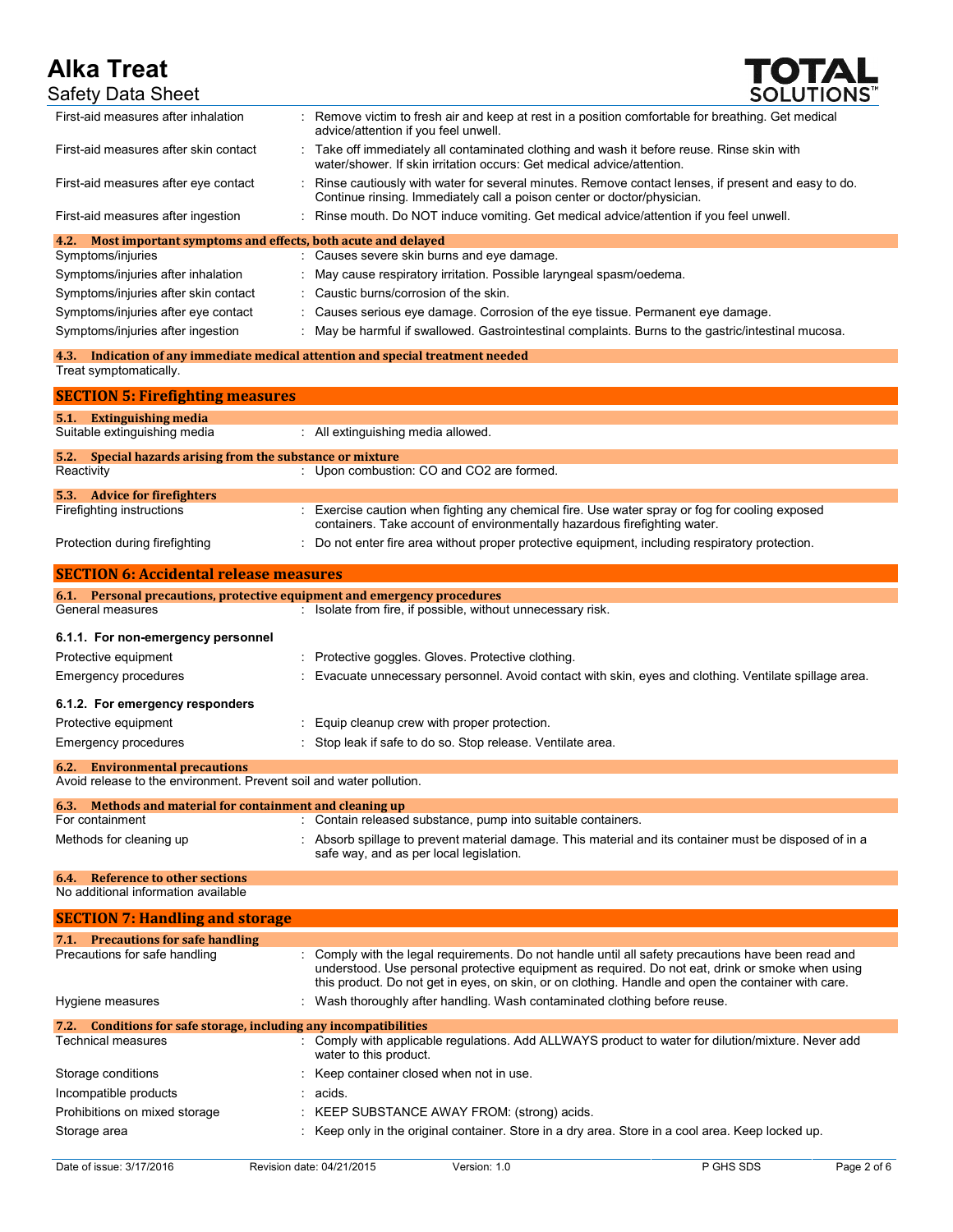Safety Data Sheet

Special rules on packaging : meet the legal requirements. Keep only in original container.

# **SECTION 8: Exposure controls/personal protection**

| 8.1. Control parameters                    |                                    |                      |  |  |
|--------------------------------------------|------------------------------------|----------------------|--|--|
| sodium hydroxide, caustic soda (1310-73-2) |                                    |                      |  |  |
| <b>ACGIH</b>                               | ACGIH Ceiling (mg/m <sup>3</sup> ) | $2 \text{ mg/m}^3$   |  |  |
| <b>ACGIH</b>                               | Remark (ACGIH)                     | URT, eye, & skin irr |  |  |

**8.2. Exposure controls**

 $\therefore$  Use appropriate personal protective equipment when risk assessment indicates this is necessary. Safety glasses. Gloves. Protective clothing.



| <b>SECTION 9: Physical and chemical properties</b>         |                          |  |  |  |  |
|------------------------------------------------------------|--------------------------|--|--|--|--|
| 9.1. Information on basic physical and chemical properties |                          |  |  |  |  |
| Physical state                                             | : Liquid                 |  |  |  |  |
| Appearance                                                 | Clear, colorless liquid. |  |  |  |  |
| Odor                                                       | characteristic           |  |  |  |  |
| Odor threshold                                             | No data available        |  |  |  |  |
| рH                                                         | $13 - 14$                |  |  |  |  |
| Melting point                                              | No data available        |  |  |  |  |
| Freezing point                                             | No data available        |  |  |  |  |
| Boiling point                                              | No data available        |  |  |  |  |
| Flash point                                                | > 200 °F Closed Cup      |  |  |  |  |
| Relative evaporation rate (butyl acetate=1)                | No data available        |  |  |  |  |
| Flammability (solid, gas)                                  | No data available        |  |  |  |  |
| <b>Explosion limits</b>                                    | No data available        |  |  |  |  |
| Explosive properties                                       | No data available        |  |  |  |  |
| Oxidizing properties                                       | No data available        |  |  |  |  |
| Vapor pressure                                             | No data available        |  |  |  |  |
| Relative density                                           | No data available        |  |  |  |  |
| Relative vapor density at 20 °C                            | No data available        |  |  |  |  |
| Specific gravity / density                                 | $1.25$ g/ml              |  |  |  |  |
| Solubility                                                 | Soluble in water.        |  |  |  |  |
| Log Pow                                                    | No data available        |  |  |  |  |
| Log Kow                                                    | No data available        |  |  |  |  |
| Auto-ignition temperature                                  | No data available        |  |  |  |  |
| Decomposition temperature                                  | No data available        |  |  |  |  |
| Viscosity                                                  | No data available        |  |  |  |  |
| Viscosity, kinematic                                       | No data available        |  |  |  |  |
| Viscosity, dynamic                                         | No data available        |  |  |  |  |
| VOC content                                                | $0\%$                    |  |  |  |  |

# **SECTION 10: Stability and reactivity**

**10.1. Reactivity** Upon combustion: CO and CO2 are formed.

# **10.2. Chemical stability**

Stable under normal conditions.

## **10.3. Possibility of hazardous reactions** Refer to section 10.1 on Reactivity.

**SOLUTIONS**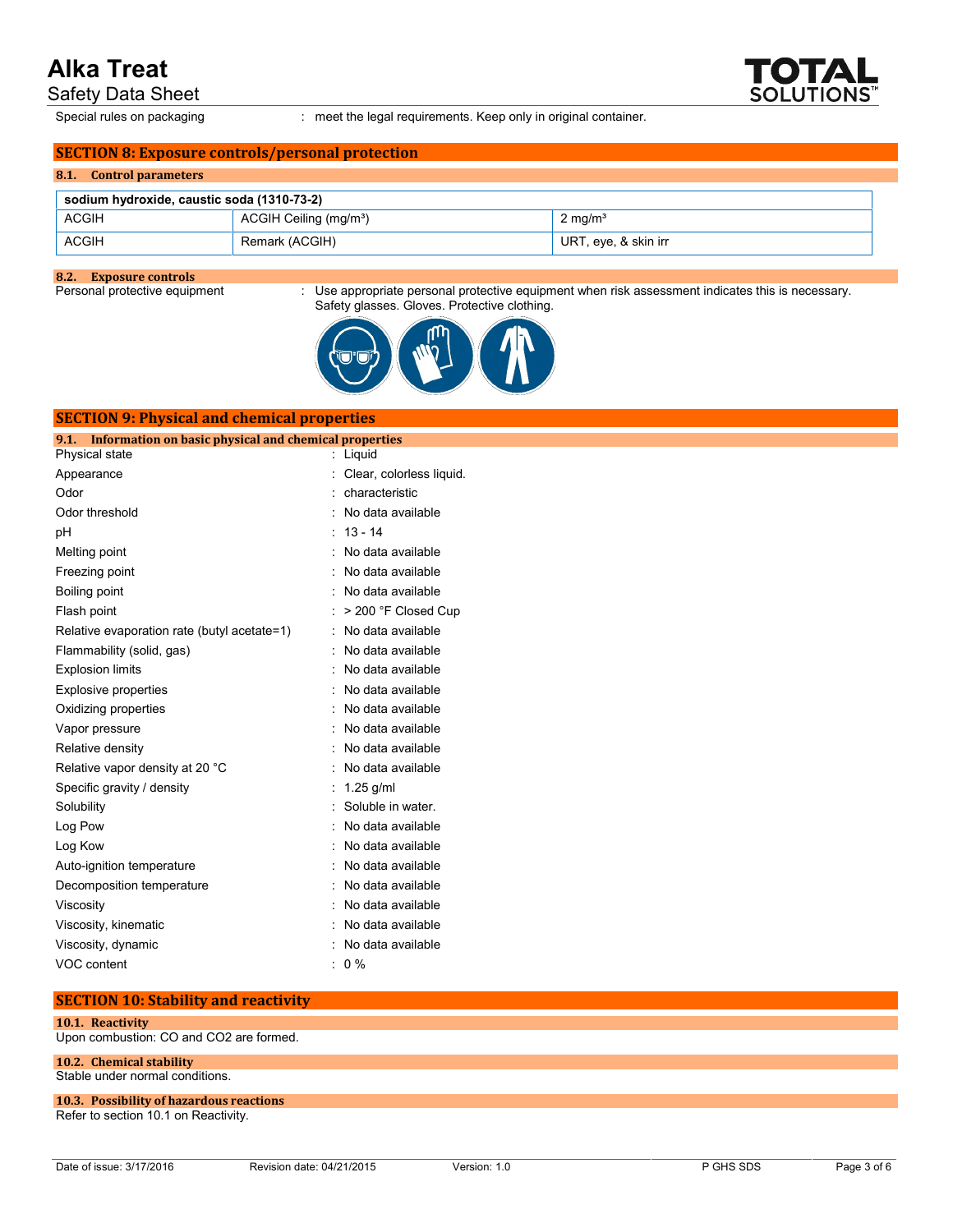Safety Data Sheet

**10.4. Conditions to avoid**



No additional information available

**10.5. Incompatible materials** acids.

## **10.6. Hazardous decomposition products**

Under normal conditions of storage and use, hazardous decomposition products should not be produced.

## **SECTION 11: Toxicological information**

## **11.1. Information on toxicological effects**

Acute toxicity **in the case of the CALIC CONTEX** and Acute toxicity **in the case of the case of the case of the case of the case of the case of the case of the case of the case of the case of the case of the case of the ca** 

| sodium hydroxide, caustic soda (1310-73-2)            |                                                                                                      |
|-------------------------------------------------------|------------------------------------------------------------------------------------------------------|
| LD50 oral rat                                         | 4090 mg/kg                                                                                           |
| LD50 dermal rabbit                                    | 1350 mg/kg                                                                                           |
| ATE CLP (oral)                                        | 4090.000 mg/kg body weight                                                                           |
| ATE CLP (dermal)                                      | 1350.000 mg/kg body weight                                                                           |
| Skin corrosion/irritation                             | Causes severe skin burns and eye damage.                                                             |
|                                                       | pH: 13 - 14                                                                                          |
| Serious eye damage/irritation                         | Not classified                                                                                       |
|                                                       | pH: 13 - 14                                                                                          |
| Respiratory or skin sensitization                     | Not classified                                                                                       |
| Germ cell mutagenicity                                | Not classified                                                                                       |
| Carcinogenicity                                       | Not classified                                                                                       |
| Reproductive toxicity                                 | Not classified                                                                                       |
| Specific target organ toxicity (single exposure) :    | Not classified                                                                                       |
| Specific target organ toxicity (repeated<br>exposure) | Not classified                                                                                       |
| Aspiration hazard                                     | Not classified                                                                                       |
| Symptoms/injuries after inhalation                    | May cause respiratory irritation. Possible laryngeal spasm/oedema.                                   |
| Symptoms/injuries after skin contact                  | Caustic burns/corrosion of the skin.                                                                 |
| Symptoms/injuries after eye contact                   | Causes serious eye damage. Corrosion of the eye tissue. Permanent eye damage.                        |
| Symptoms/injuries after ingestion                     | May be harmful if swallowed. Gastrointestinal complaints. Burns to the gastric/intestinal<br>mucosa. |

| <b>SECTION 12: Ecological information</b>        |                                                                                                     |
|--------------------------------------------------|-----------------------------------------------------------------------------------------------------|
| 12.1. Toxicity                                   |                                                                                                     |
| No additional information available              |                                                                                                     |
| 12.2. Persistence and degradability              |                                                                                                     |
| No additional information available              |                                                                                                     |
| 12.3. Bioaccumulative potential                  |                                                                                                     |
| No additional information available              |                                                                                                     |
| <b>SECTION 13: Disposal considerations</b>       |                                                                                                     |
| 13.1. Waste treatment methods                    |                                                                                                     |
| Waste disposal recommendations                   | : Dispose in a safe manner in accordance with local/national regulations.                           |
| <b>SECTION 14: Transport information</b>         |                                                                                                     |
| Department of Transportation (DOT)               |                                                                                                     |
| The company of the company of the control of the | $\sim$ 1 N10000 Osmanley Bardel Lands because to a set $\sqrt{2}$ different balanced at $\sim$ 0.11 |

| Transport document description   | UN3266 Corrosive liquid, basic, inorganic, n.o.s. (Sodium Hydroxide), 8, Il |
|----------------------------------|-----------------------------------------------------------------------------|
| UN-No.(DOT)                      | UN3266                                                                      |
| Proper Shipping Name (DOT)       | : Corrosive liquid, basic, inorganic, n.o.s.                                |
| Transport hazard class(es) (DOT) | $\div$ 8 - Class 8 - Corrosive material 49 CFR 173.136                      |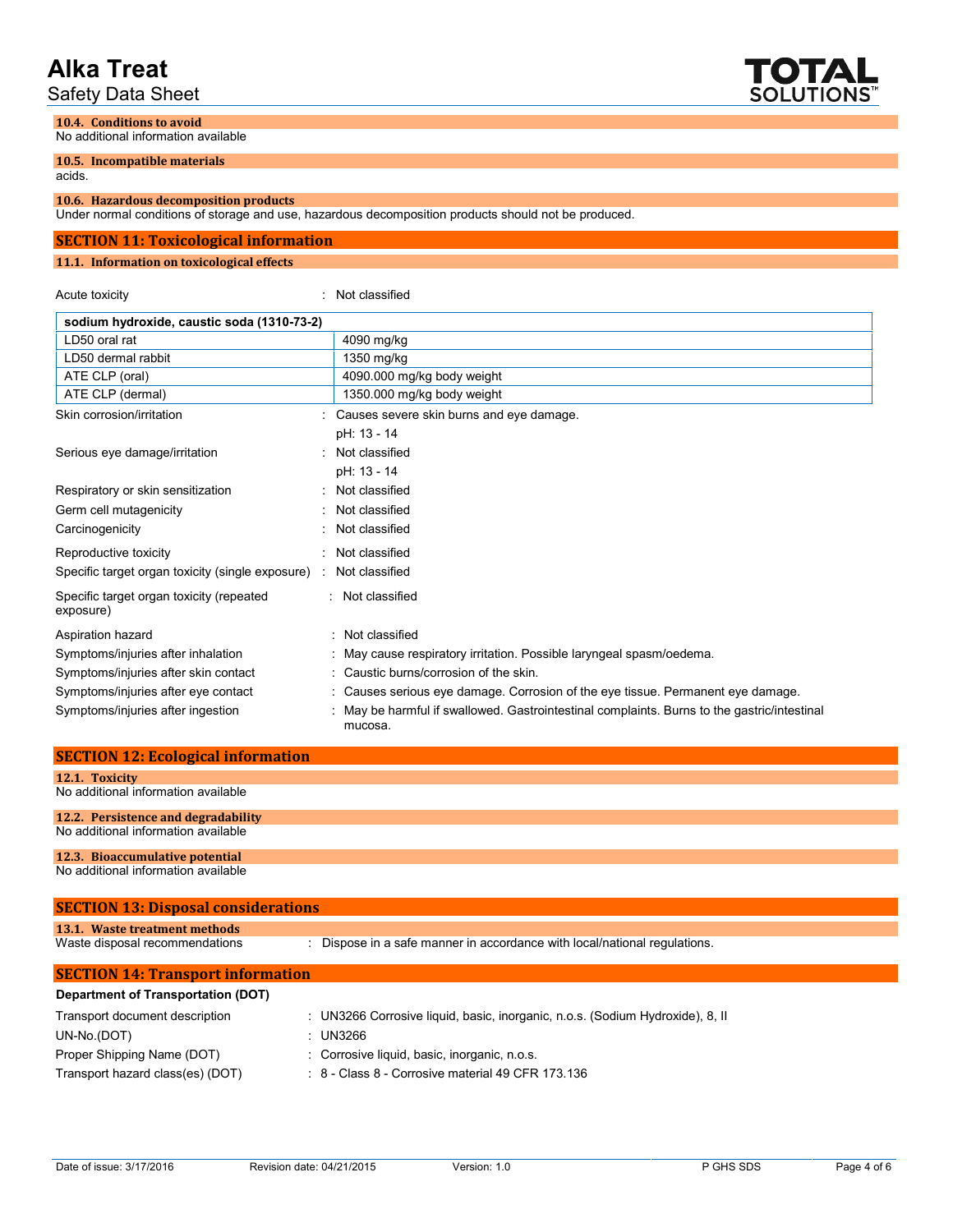Safety Data Sheet



| Hazard labels (DOT)                                                        | : 8 - Corrosive                                                                                                                            |
|----------------------------------------------------------------------------|--------------------------------------------------------------------------------------------------------------------------------------------|
|                                                                            |                                                                                                                                            |
| Packing group (DOT)                                                        | : II - Medium Danger                                                                                                                       |
| DOT Packaging Non Bulk (49 CFR 173 xxx) : 202                              |                                                                                                                                            |
| DOT Packaging Bulk (49 CFR 173.xxx)                                        | : 242                                                                                                                                      |
| <b>DOT Symbols</b>                                                         | : G - Identifies PSN requiring a technical name                                                                                            |
| DOT Special Provisions (49 CFR 172.102)                                    | : B2, IB2, T11, TP2, TP27                                                                                                                  |
| DOT Packaging Exceptions (49 CFR<br>173.xxx                                | : 154                                                                                                                                      |
| <b>DOT Quantity Limitations Passenger</b><br>aircraft/rail (49 CFR 173.27) | : 1L                                                                                                                                       |
| DOT Quantity Limitations Cargo aircraft<br>only (49 CFR 175.75)            | : 30 L                                                                                                                                     |
| DOT Vessel Stowage Location                                                | $\therefore$ B                                                                                                                             |
| DOT Vessel Stowage Other                                                   | : 40 - Stow "clear of living quarters", 52 - Stow "separated from" acids                                                                   |
| <b>Additional information</b>                                              |                                                                                                                                            |
| Other information                                                          | : No supplementary information available.                                                                                                  |
| <b>ADR</b>                                                                 |                                                                                                                                            |
| No additional information available                                        |                                                                                                                                            |
| <b>Transport by sea</b><br>No additional information available             |                                                                                                                                            |
| Air transport                                                              |                                                                                                                                            |
| No additional information available                                        |                                                                                                                                            |
| <b>SECTION 15: Regulatory information</b>                                  |                                                                                                                                            |
| Control Act (TSCA) inventory except for:                                   | All components of this product are listed, or excluded from listing, on the United States Environmental Protection Agency Toxic Substances |

This product or mixture does not contain a toxic chemical or chemicals in excess of the applicable de minimis concentration as specified in 40 CFR §372.38(a) subject to the reporting requirements of section 313 of Title III of the Superfund Amendments and Reauthorization Act of 1986 and 40 CFR Part 372.

| sodium hydroxide, caustic soda (1310-73-2)                        |         |  |
|-------------------------------------------------------------------|---------|--|
| Not listed on SARA Section 313 (Specific toxic chemical listings) |         |  |
|                                                                   |         |  |
| RQ (Reportable quantity, section 304 of EPA's<br>List of Lists)   | 1000 lb |  |

California Proposition 65 - This product does not contain substances known to the state of California to cause cancer and/or reproductive toxicity.

# **SECTION 16: Other information**

Training advice : Normal use of this product shall imply use in accordance with the instructions on the packaging.

Full text of H-phrases:

| Acute Tox. 4 (Dermal) | Acute toxicity (dermal) Category 4            |
|-----------------------|-----------------------------------------------|
| Eve Irrit. 2B         | Serious eye damage/eye irritation Category 2B |
| Skin Corr. 1A         | Skin corrosion/irritation Category 1A         |
| Skin Irrit, 2         | Skin corrosion/irritation Category 2          |
| H312                  | Harmful in contact with skin                  |
| H314                  | Causes severe skin burns and eye damage       |
| H315                  | Causes skin irritation                        |
| H320                  | Causes eye irritation                         |